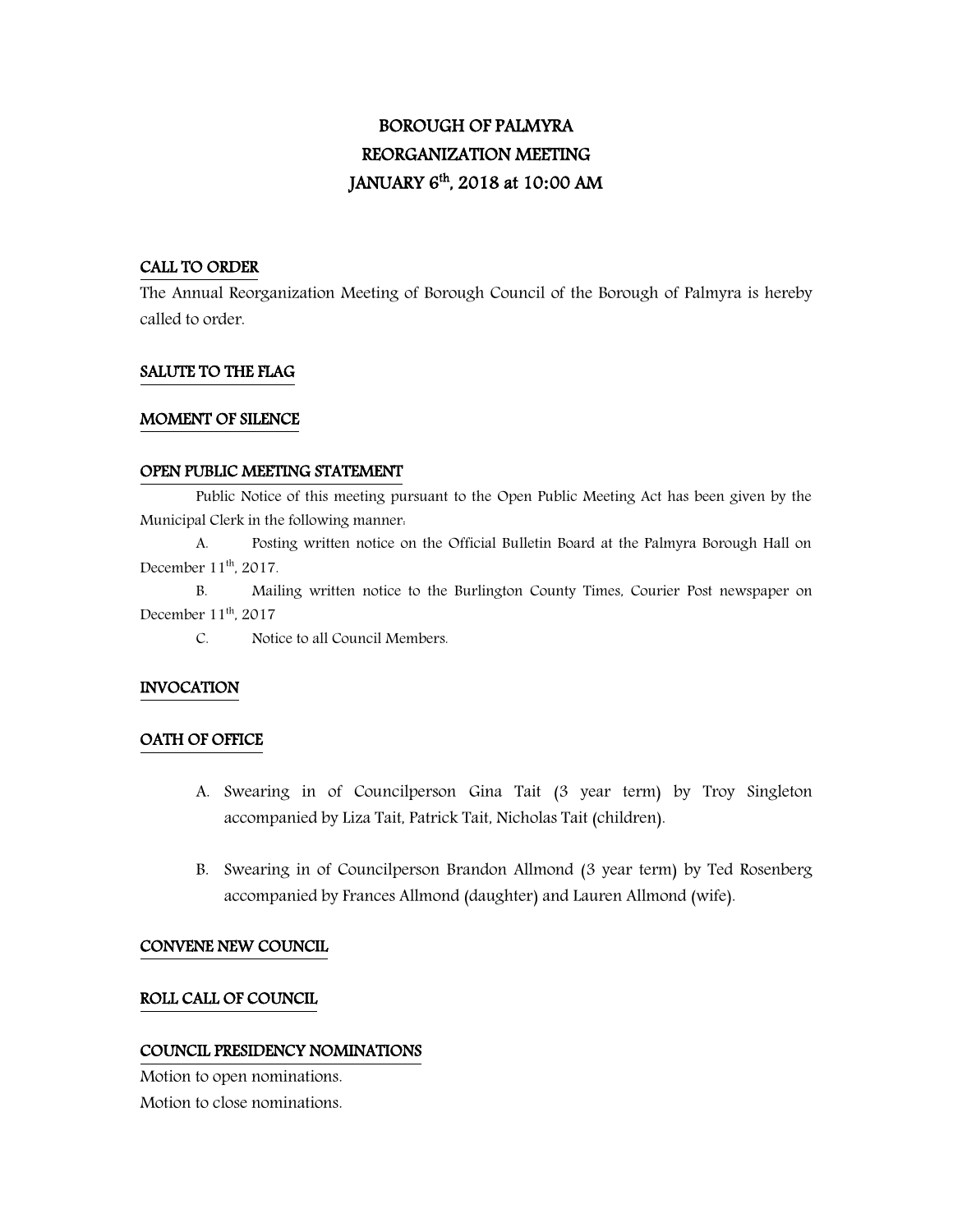# ROLL CALL OF COUNCIL OATH OF OFFICE - Council President

# ACKNOWLEDGEMENT OF DIGNITARIES

# STATE OF THE BOROUGH ADDRESS - Mayor Michelle Arnold

#### **CORRESPONDENCE**

Scott A Coffina – Burlington County Prosecutor Alethia Sampson – Board of Chosen Freeholders County of Burlington Dept of Health Sister Dolly - The Meditation Center Mary Part Robbie- Board of Chosen Freeholders, County of Burlington

# PUBLIC PORTION

This public portion is for discussion on resolutions and other items listed on the agenda. Please sign in and state your name and address for the record. Council will give all comments appropriate consideration. Each citizen will be allotted up to five (5) minutes to speak, in order to allow everyone an opportunity to ask questions and express their opinions or concerns. Please direct all comments to the Mayor. Each citizen may only speak once during each public portion. Please state your name and address for the record.

#### NEW BUSINESS

- A. Council Committees Appointments
- B. Mayor's Annual Appointments
- C. Annual Citizen Appointments
- D. Notice of Annual Borough Council Caucus Meeting and Regular Meeting Dates

#### RESOLUTIONS

Consent Agenda- Resolution 2018-1 to Resolution 2018- will be enacted as a single motion; if any resolution needs additional discussion it will be removed from the consent agenda and voted on separately.

- 1. Resolution 2018-01, Resolution to Confirm Council Committee Appointments
- 2. Resolution 2018-02, Resolution to Confirm Mayor's Annual Appointments
- 3. Resolution 2018-03, Resolution to Confirm Mayor's Annual Citizen Appointments
- 4. Resolution 2018-04, Resolution Approving the Borough of Palmyra Official Caucus and Regular Monthly Public Meeting Dates for the Borough Council for 2018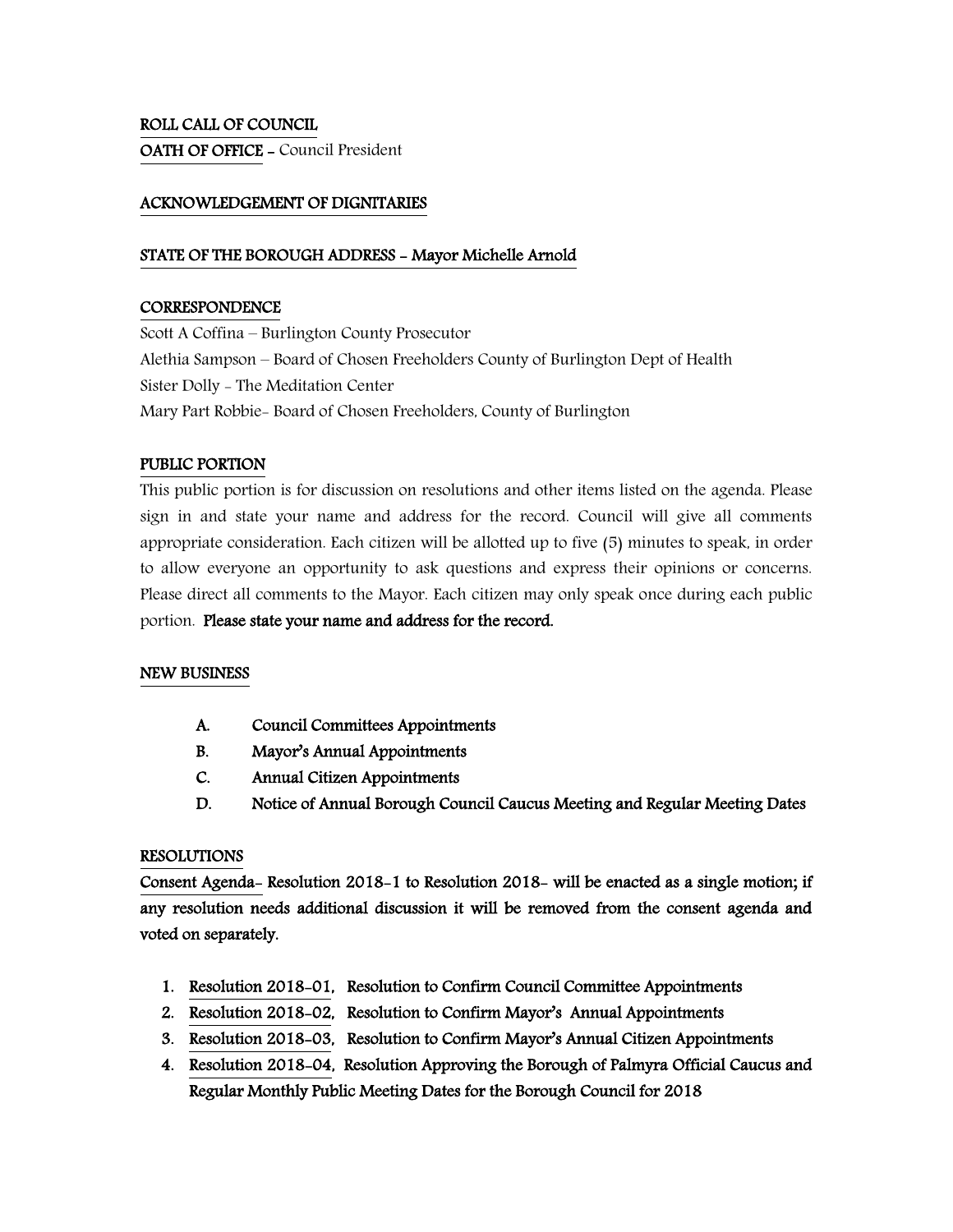- 5. Resolution 2018-05, Resolution Authorizing the Appointment of Ted Rosenberg, Esq., as Borough Solicitor.
- 6. Resolution 2018-06, Resolution Authorizing the Appointment of Thomas Hastie, Esq. of Capehart & Scatchard as Special Counsel/Bond Attorney.
- 7. Resolution 2018-07, Resolution Authorizing the Appointment of Armando Riccio, Esq. as Special Counsel/Labor Attorney.
- 8. Resolution 2018-08, Resolution Authorizing the Appointment of William Burns, Esq. of Capehart & Scatchard as Special Counsel/Conflict Attorney.
- 9. Resolution 2018-09, Resolution Authorizing the Appointment of Andrew Brewer, Esq. of Maraziti Falcon, LLP as Special Counsel/Redevelopment Attorney.
- 10. Resolution 2018-10, Resolution Authorizing the Appointment of Robert P. Nehila Jr., of Bowman & Company LLP, as Auditor
- 11. Resolution 2018-11, Resolution Authorizing the Appointment of William Kirchner of Environmental Resolutions Inc., (ERI) as Borough Engineer
- 12. Resolution 2018-12, Resolution Authorizing the Appointment of William Kirchner of Environmental Resolutions Inc., (ERI) as Sewer Engineer
- 13. Resolution 2018-13, Resolution Authorizing the Appointment of John Hogue & Valdimir Raskin of Environmental Resolutions Management (ERM), as Environmental Engineer/Consultant and LSRP.
- 14. Resolution 2018-14, Resolution Authorizing the Appointment of Anthony LaRosa of Maser Consulting as Special Projects Engineer
- 15. Resolution 2018-15, Resolution Authorizing the Appointment of Gregory R. Valesi of Consulting & Municipal Engineers (CME) as Special Projects Engineer
- 16. Resolution 2018-16, Resolution Authorizing the Appointment of David Gerkens of Community Grants, Planning and Housing, (CGP&H) as Borough Planner/Grants Coordinator.
- 17. Resolution 2018-17, Resolution Authorizing the Appointment of Community Grants, Planning and Housing, (CGP&H) as Affordable Housing/RCA Administrator.
- 18. Resolution 2018-18, Resolution Authorizing the Appointment of James D. Fattorini, Esq., as Public Defender.
- 19. Resolution 2018-19, Resolution Authorizing the Appointment Stephen J Wenger, Esq. as Municipal Prosecutor.
- 20. Resolution 2018-20, Resolution Authorizing the Appointment of any/all other Municipal Prosecutors In Burlington County, as Substitute Prosecutor
- 21. Resolution 2018-21, Resolution Authorizing the Appointment of Christopher Fifis of Hardenbergh Insurance Group as Insurance Consultant/ JIF Risk Management Consultant and Authorizing JIF Risk Management Consultant Agreement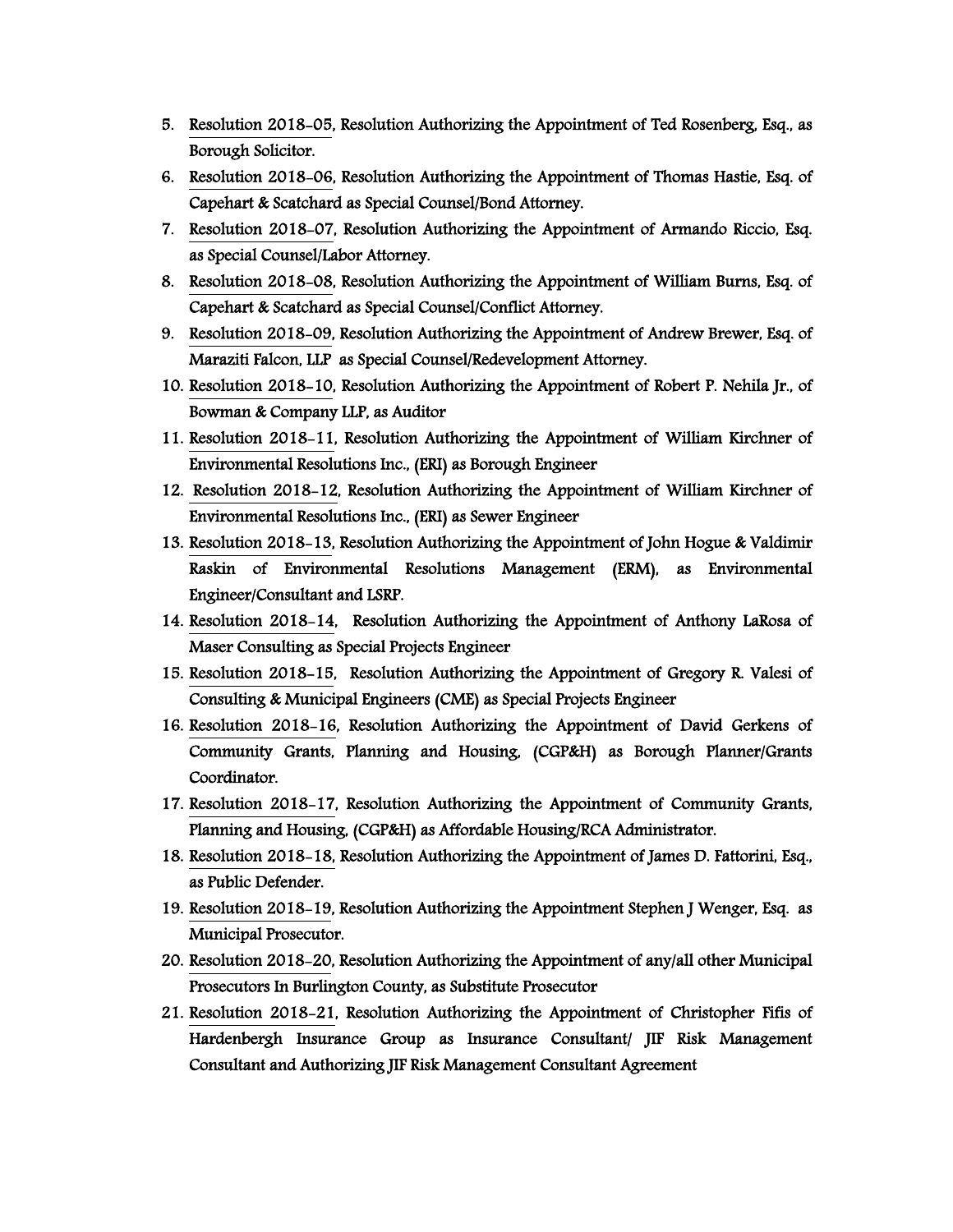- 22. Resolution 2018-22, Resolution Authorizing The Mayor to Execute Contracts with All Appointed Professionals After Review and Approval by the Solicitor and the Chief Financial Officer.
- 23. Resolution 2018-23 Resolution Appointing John Gural as Administrator for The Borough Of Palmyra
- 24. Resolution 2018-24, Resolution Appointing John Gural as Burlington County JIF Fund Commissioner.
- 25. Resolution 2018-25, Resolution Appointing John Gural as Burlington County JIF Claims Coordinator
- 26. Resolution 2018-26, Resolution Appointing John Gural as Hearing Officer For Non-Uniformed Employees
- 27. Resolution 2018-27, Resolution Appointing Scott Pearlman as Burlington County JIF Alternate Fund Commissioner.
- 28. Resolution 2018-28, Resolution Appointing Robert Verry as Hearing Officer for Uniformed Employees
- 29. Resolution 2018-29, Resolution Appointing Tracy Kilmer as Burlington County JIF Safety Coordinator.
- 30. Resolution 2018-30, Resolution Appointing Tracy Kilmer as Housing Official for The Borough Of Palmyra
- 31. Resolution 2018-31, Resolution Appointing Tracy Kilmer as Zoning Officer for the Borough of Palmyra.
- 32. Resolution 2018-32, Resolution Appointing Donna Condo as Chief Financial Officer for the Borough of Palmyra
- 33. Resolution 2018-33, Resolution Appointing Donna Condo as Public Agency Compliance Officer For the Borough of Palmyra
- 34. Resolution 2018-34, Resolution Appointing Tanyika Johns as Deputy Administrator for the Borough Of Palmyra
- 35. Resolution 2017-35 Resolution Appointing Tanyika Johns as Deputy Registrar for the Borough of Palmyra
- 36. Resolution 2017-36, Resolution Appointing Doretha R. Jackson As Fair Housing Officer For The Borough of Palmyra
- 37. Resolution 2018-37, Resolution Appointing Marie Nagle as Board of Health Coordinator for the Borough of Palmyra
- 38. Resolution 2018-38 Resolution Appointing John K Haines as Storm Water Coordinator for the Borough of Palmyra.
- 39. Resolution 2018-39, Resolution Appointing John K Haines as Recycling Coordinator for the Borough of Palmyra.
- 40. Resolution 2018-40, Resolution Appointing John K Haines as Clean Communities Coordinator for the Borough of Palmyra.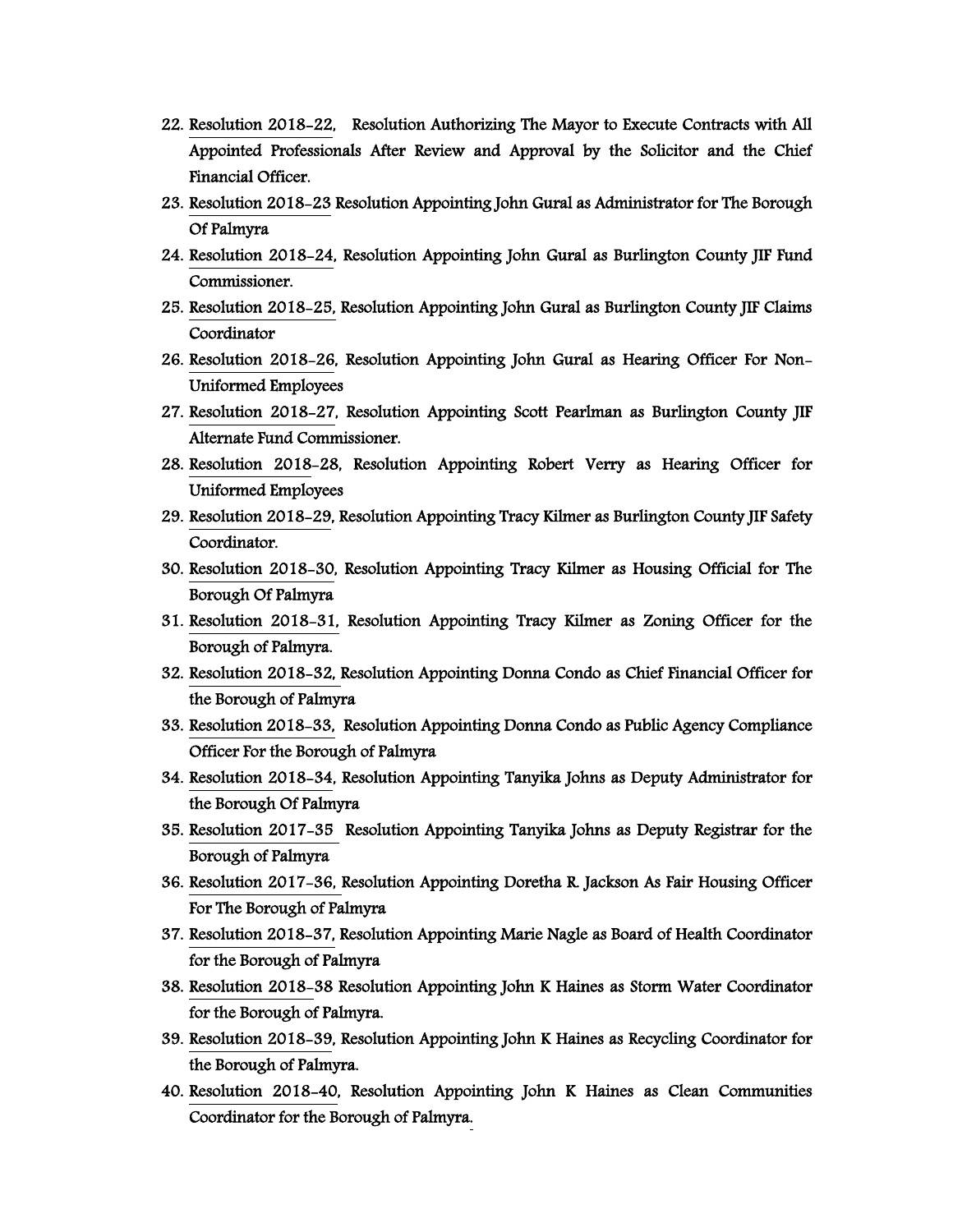- 41. Resolution 2018-41, Resolution Appointing John K Haines as Tree Officer for the Borough of Palmyra
- 42. Resolution 2018-42, Resolution Appointing the Crossing Guards for The Borough of Palmyra for 2017.
- 43. Resolution 2018-43, Resolution Appointing John Quigg as SLEO II Officer for the Borough of Palmyra Police Department.
- 44. Resolution 2018-44, Resolution Appointing the Borough of Palmyra Community Emergency Response Team (C.E.R.T.) Members
- 45. Resolution 2018-45, Resolution Authorizing the Appointment of Richard K. Dreby as Emergency Management Coordinator for the Borough of Palmyra and Executive Coordinator of the Joint Emergency Management Council for the Boroughs of Palmyra and Riverton
- 46. Resolution 2018-46, Resolution Appointing Paul Opalski as part-time Housing Inspector and RCS Building Inspector, per the Terms of his offer of Employment dated December 20th, 2017
- 47. Resolution 2018-47, Resolution Appointing Ernest McGill as part-time Code Enforcement Officer for the Borough of Palmyra.
- 48. Resolution 2018-48, Resolution Appointing Michael Lunemann as part-time Code Enforcement Officer per the Terms of His Offer of Employment Dated December 18<sup>th</sup>, 2017
- 49. Resolution 2018-49, Resolution Appointing Michael Lunemann as Abandoned Property List Public Official for the Borough of Palmyra
- 50. Resolution 2018-50, Resolution Appointing Charles Soper, Wesley Allen, Tristan Shin and Ella Graham as Chaplains for the Borough of Palmyra Police Department
- 51. Resolution 2018-51, Resolution Appointing Dale Palmer as part-time Supervisor for Public Buildings and Grounds Department
- 52. Resolution 2018-52, Resolution Appointing George Moore part-time to Public Buildings and Grounds Department
- 53. Resolution 2018-53, Resolution Appointing Michele Wright-Sykes as part-time Community Center Scheduling Coordinator For the Borough of Palmyra
- 54. Resolution 2018-54, Resolution Appointing Selina Korab and Christiana Quinton as part-time Community Center Scheduling Assistants for the Borough of Palmyra
- 55. Resolution 2018-55, Resolution Appointing Stacey as part-time Payroll Clerk and Finance Assistant
- 56. Resolution 2018-56, Resolution Approving Edward A Duba as an Active Member of the Palmyra Fire Department
- 57. Resolution 2018-57, Resolution Designating the Burlington County Times and the Courier Post as the Legal Newspapers and GovDeals.com as the Legal Auction Site for Vehicles and Property.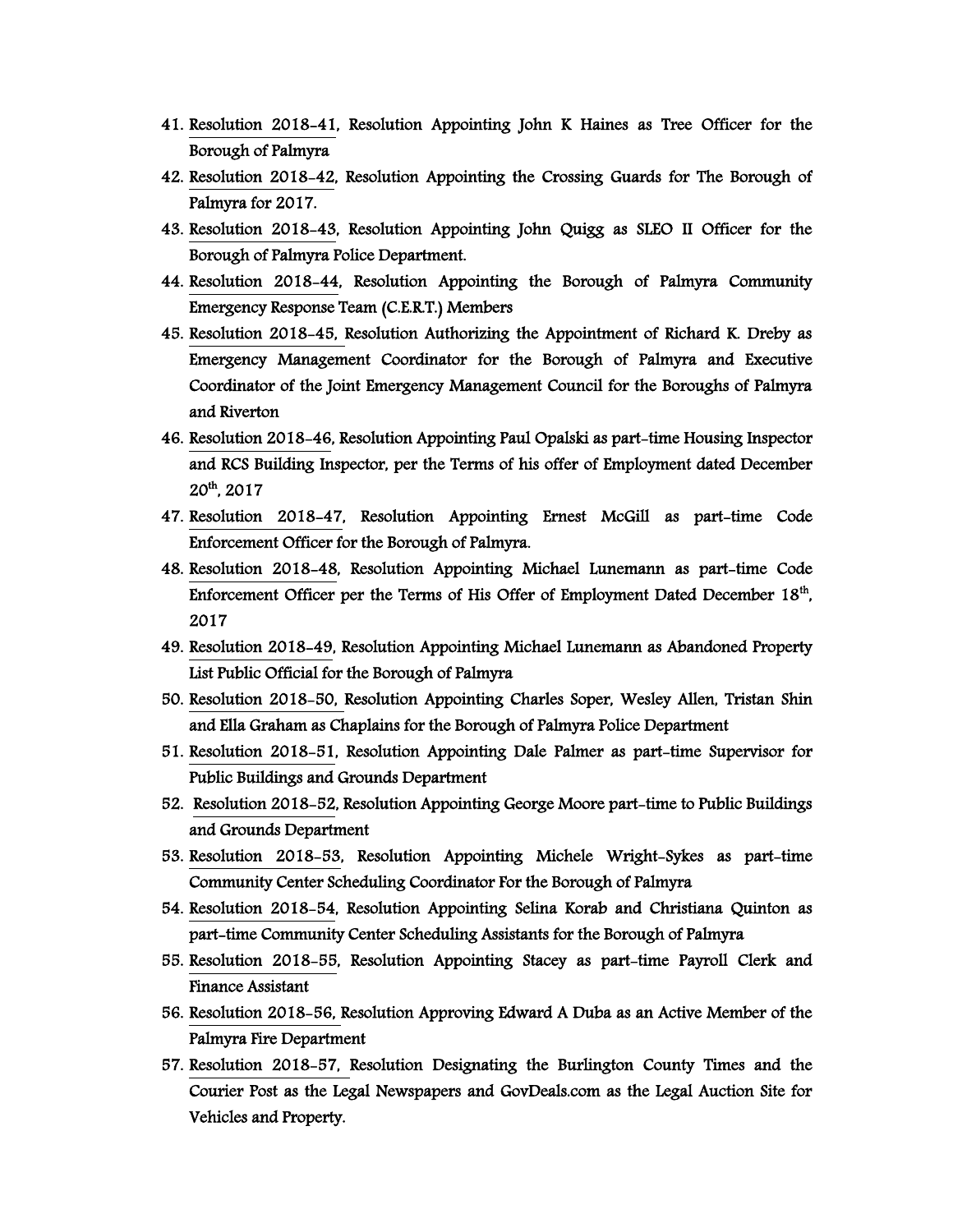- 58. Resolution 2018-58, Resolution Authorizing the 2018 Temporary Budget Appropriations.
- 59. Resolution 2018-59, Resolution Authorizing The Payment Of Debt Service for The Borough of Palmyra and All Necessary Bills Required for January 2017.
- 60. Resolution 2018-60, Resolution Approving a Cash Management Plan for The Borough Of Palmyra.
- 61. Resolution 2018-61, Resolution Fixing the Rate of Interest to Be Charged On Delinquent Taxes, Sewer Payments and Assessments
- 62. Resolution 2018-62, Resolution Authorizing The Tax Collector to Cancel Debits and Credits of \$10.00 or Less for Tax and Sewer Payments
- 63. Resolution 2018-63, Resolution Authorizing the Mayor to Execute a Shared Service Agreement with Willingboro Township for 2018 Animal Control Services in the amount of \$14,000.00.
- 64. Resolution 2018-64, Resolution Awarding 2018 Generator Preventative Maintenance Contract to Industrial Diesel Power, Inc. in the amount of \$8,920.00, subject to the solicitor's review and the Chief Financial Officer's certification
- 65. Resolution 2018-65, Resolution Awarding a Contract to ERI for the 2017 NJAWC and PSE&G Road Opening Restorations Project per their proposal dated November 30, 2017 in the amount of \$41,500.00, subject to the Solicitor's and CFO's Review and Approval
- 66. Resolution 2018-66, Resolution Authorizing the Award of a Contract to TrashPro per their proposal dated December  $19<sup>th</sup>$ ,2017 in the amount of \$2,640.00., subject to the Solicitor's and CFO's Review and Approval.
- 67. Resolution 2018-67, Resolution awarding a contract to CGP&H for the 2018 Housing Inspections per their bid dated 12/21/2017, subject to the Solicitor's and CFO's Review and Approval.
- 68. Resolution 2018-68, Resolution Awarding 2018 Maintenance Contract for Sewage Treatment Plant to Municipal Maintenance Company in the amount of \$139,120.00, subject to the Solicitor's review and Chief Financial Officer's certification
- 69. Resolution 2018-69, Resolution Awarding 2018 On-Call Contracting Services Contract to Neri's Construction & Rentals, Inc. in the amount of \$395,483.00 subject to the Solicitor's review and the Chief Financial Officer's certification
- 70. Resolution 2018-70, Resolution Awarding 2018 Sewer Treatment Plant and Pump Station Debris Removal Contract to FRANC Environmental in the amount of \$33,600.00 subject to the Solicitor's review and the Chief Financial Officer's certification
- 71. Resolution 2018-71, Resolution Authorizing The Mayor to Execute the Collective Bargaining Agreement with the Palmyra Police Association for the period January 1<sup>st</sup>, 2018 to December 31<sup>st</sup>, 2020.
- 72. Resolution 2018-72, Resolution Setting the Fee For Rental Unit and Resale Certificate of Occupancy Inspections